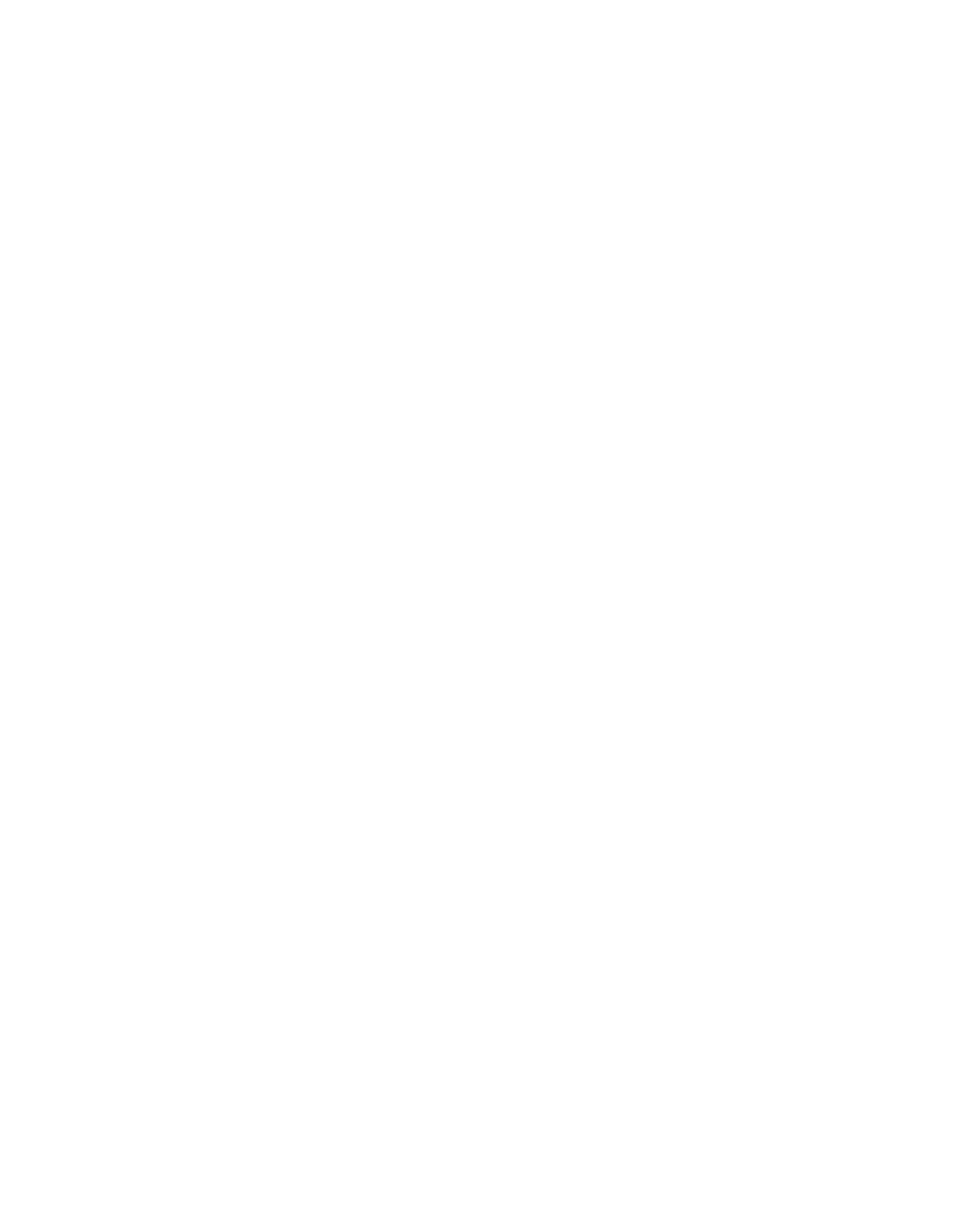#### **BURKE, Justice.**

[¶1] Appellant, Sheridan Fire Fighters Local No. 276, IAFF, AFL-CIO, CLC, filed suit in district court against the City of Sheridan alleging breach of their collective bargaining agreement. Local 276 claimed that the City breached the Agreement when it failed to provide pay raises to five firefighters who had qualified for a "step increase" in salary. The City contended that the raises were not required and that, under the terms of the Agreement, it retained discretion in the award of pay raises. Both parties filed motions for summary judgment, and the district court granted summary judgment in favor of the City. Local 276 challenges that decision in this appeal. We will reverse the district court's decision and remand for entry of summary judgment in favor of Local 276.

#### *ISSUES*

[¶2] Local 276 presents these issues:

1. Whether the Trial Court erred as a matter of law in determining that the provision regarding step increases in the 2010-2011 Collective Bargaining Agreement between the parties is not ambiguous, therefore not warranting the consideration of extrinsic evidence.

2. Whether the Trial Court erred as a matter of law in concluding that the provision regarding step increases in the 2010-2011 Collective Bargaining Agreement between the parties unambiguously allowed the City to unilaterally decide not to pay out step increases.

The City's statement of the issues is as follows:

I. Whether a collective bargaining agreement is ambiguous as to qualification for a "step" increase when the collective bargaining agreement contains the parties' express agreement that the City retained the power to determine all employee qualifications.

II. Whether an implied term can be added to a collective bargaining agreement when doing so would violate statutory budgeting provisions.

III. Whether an integral and material item such as a guaranteed pay raise can be added to a collective bargaining agreement by implication and without additional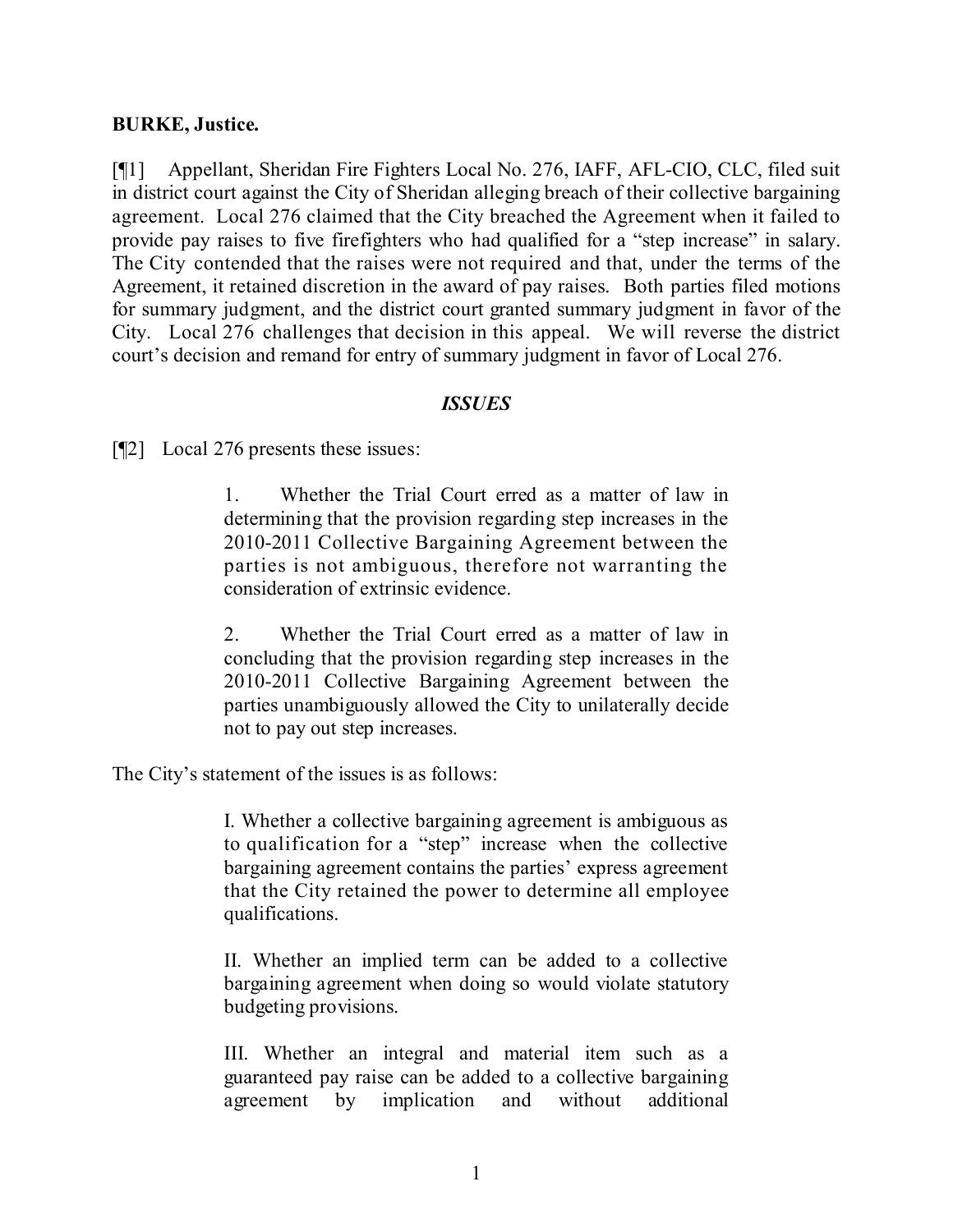consideration therefore, and assuming *arguendo* such a material term can be added by implication would such an amendment be in contravention of Wyoming law concerning the contracting ability of a governing body.

## *FACTS*

[¶3] Local 276 and the City have been parties to annual collective bargaining agreements for more than thirty years. The collective bargaining agreement now at issue became effective on July 1, 2010, and expired on June 30, 2011. It covered all full-time firefighters and medical personnel of the Sheridan Fire-Rescue Department. It covered a broad array of employment-related topics, including work hours, vacations, sick leave, holidays, uniforms and clothing allowances, residency requirements, and medical insurance. In the article entitled "Wages," the Agreement contained a detailed table setting forth pay grades for the various positions, and a range of salaries or "steps" for each pay grade.<sup>I</sup> The basic thrust of the pay grade and step table was, as explained by the City, "if a firefighter moves up one step or one grade, he or she will get a pay raise."

[¶4] Facing budget issues in 2010, the City Council voted to freeze the salaries of all City employees. In a memorandum dated September 27, 2010, the City's Human Resources Director and the Fire Chief informed all fire department personnel that,

> Due to the continued decrease in sales and use tax revenue as a result of the economic downturn that affects general fund expenditures, the City is suspending the 5% annual step increases for those employees who are not stepped out.<sup>2</sup> This suspension is in effect for the fiscal year beginning July 1, 2010.

Local 276 objected. The Union contended that, under the collective bargaining agreement, every covered employee who received a satisfactory performance rating would automatically move up one step, and thereby get a pay raise. It identified five firefighters who had received satisfactory evaluations and were not "stepped out," and claimed that the City owed them additional pay in the total amount of \$6,651.78.

<sup>&</sup>lt;sup>1</sup> The terms "grade" and "step" are not defined in the Agreement itself, but the Agreement provides that the City's employee handbook applies where not inconsistent with the Agreement. In the handbook, "grade" is defined as "[a] specific range of pay rates within the compensation/pay plan," and "step" is defined as "[a] single rate of pay within a pay grade."

 $2$  The term "stepped out" refers to an employee who is already at the top step in the pay grade. The parties do not dispute that "stepped out" employees are not entitled to automatic raises in pay.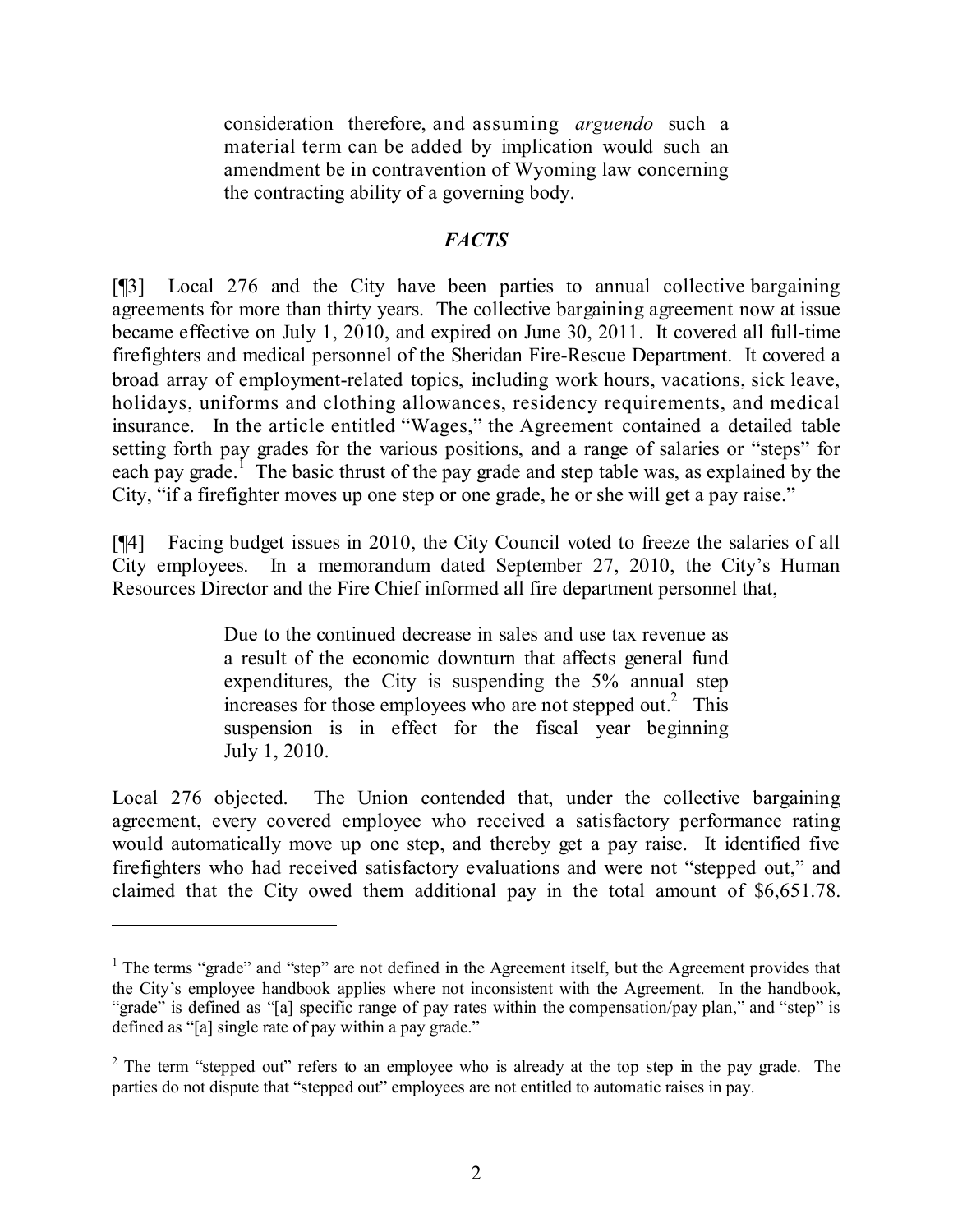Following the procedures set forth in the collective bargaining agreement, Local 276 filed a grievance with the City on behalf of the five employees. The City denied the grievance, maintaining that the collective bargaining agreement "does not contain any requirement for . . . mandatory 5% annual wage increases." It asserted that the City was "in a state of financial crisis," and could not afford "to give any raise to any City employee."

[¶5] After the grievance was denied, Local 276 filed a complaint against the City in district court, claiming breach of the collective bargaining agreement. Both parties moved for summary judgment. In support of its motion, Local 276 presented evidence that the consistent practice under previous collective bargaining agreements was that employees who received satisfactory performance ratings automatically received salary increases. It also provided evidence demonstrating that, when the City wanted to freeze salaries in the past, it negotiated with Local 276 to include language in the Agreement specifically allowing for a pay freeze. Local 276 recognized that this evidence was extrinsic to the contract, but asserted that the evidence was admissible and should be considered because the collective bargaining agreement was ambiguous.

[¶6] The City contended in its summary judgment motion that the Agreement was clear and unambiguous, and did not mandate automatic salary increases. It asserted that the extrinsic evidence offered by Local 276 was inadmissible, and could not be used to contradict the unambiguous collective bargaining agreement. In addition, the City relied on *Mariano & Assocs., P.C. v. Board of County Comm'rs*, 737 P.2d 323, 331-32 (Wyo. 1987) to assert that Wyoming law prohibited the City Council from contracting away the discretion of future councils. Because the City could not lawfully agree to automatic raises in the future, it claimed that the collective bargaining agreement could not be interpreted to mandate automatic raises.

[¶7] After considering the competing summary judgment motions, the district court issued a two-page order containing these findings and conclusions:

- 1.) The contract is silent on the issue of step increases.
- 2.) The contract is not ambiguous because of this silence and, therefore, the consideration of extrinsic evidence is not permitted.
- 3.) The Court rejects the City's argument under the *Mariano* Doctrine.
- 4.) The Court rejects the City's argument of failure of consideration.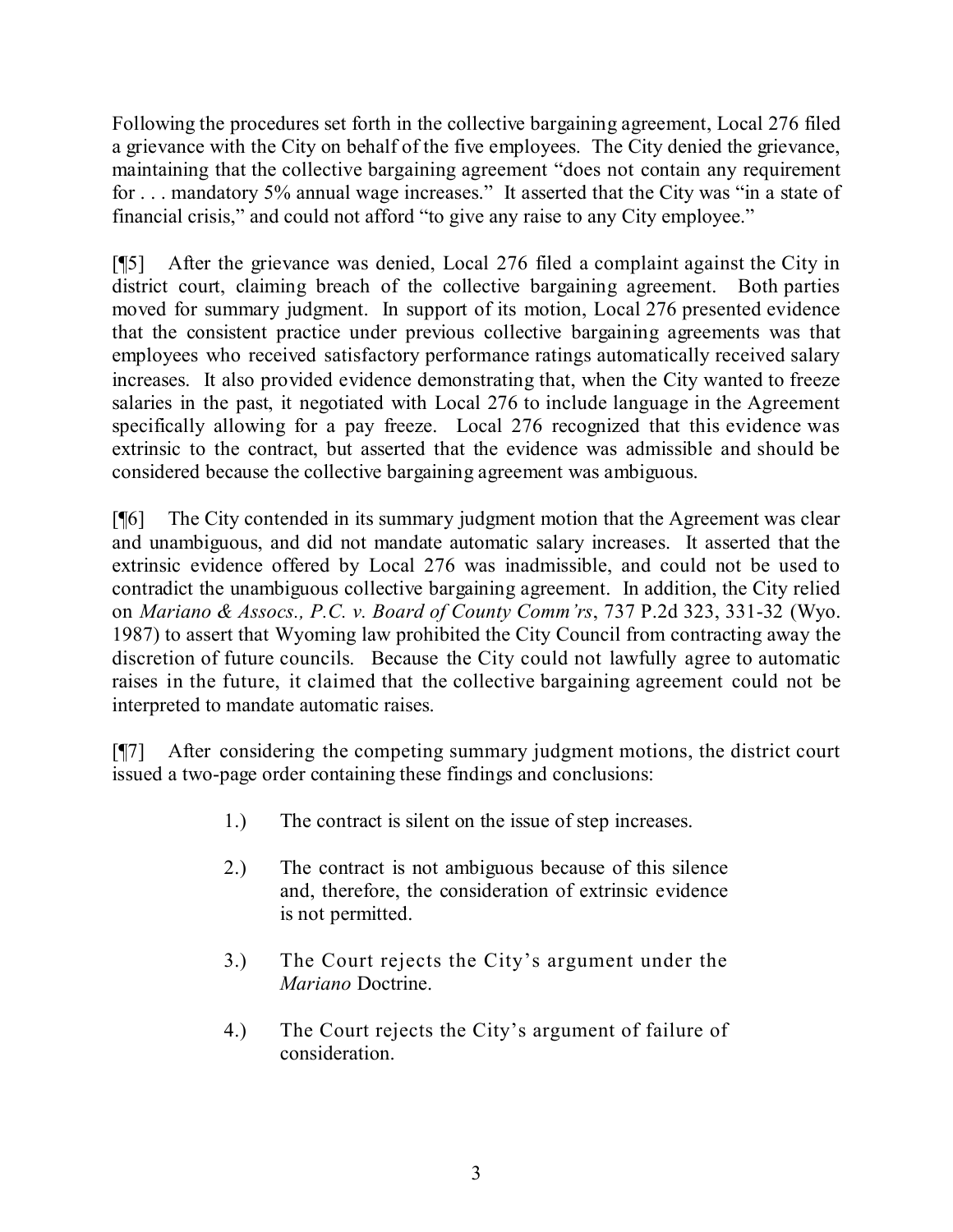5.) The City of Sheridan, Wyoming is entitled to summary judgment.

On this basis, the district court denied Local 276's motion for summary judgment, and granted summary judgment to the City. Local 276 appealed that decision.

### *STANDARD OF REVIEW*

[¶8] Because summary judgment involves a purely legal determination, we undertake *de novo* review of a trial court's summary judgment decision. *Glenn v. Union Pacific R.R. Co.*, 2008 WY 16, ¶ 6, 176 P.3d 640, 642 (Wyo. 2008).

> Summary judgment is appropriate when there are no genuine issues of material fact and the moving party is entitled to judgment as a matter of law. W.R.C.P. 56(c); *Metz Beverage Co. v. Wyoming Beverages, Inc.*, 2002 WY 21, ¶ 9, 39 P.3d 1051, 1055 (Wyo. 2002). "A genuine issue of material fact exists when a disputed fact, if it were proven, would establish or refute an essential element of a cause of action or a defense that the parties have asserted." *Id*.

*Jacobs Ranch Coal Co. v. Thunder Basin Coal Co.*, *LLC*, 2008 WY 101, ¶ 8, 191 P.3d 125, 128-29 (Wyo. 2008).

#### *DISCUSSION*

[¶9] "Our purpose in interpreting any contract is to ascertain the true intent of the parties." *Sutherland v. Meridian Granite Co.*, 2012 WY 53, ¶ 8, 273 P.3d 1092, 1095 (Wyo. 2012).

> One of the "settled rules of contract interpretation" is to "begin with the language of the contract." *Wyoming Bd. of Land Comm'rs v. Antelope Coal Co.*, 2008 WY 60, ¶ 8, 185 P.3d 666, 668 (Wyo. 2008).

> > [T]he words used in the contract are afforded the plain meaning that a reasonable person would give to them. *Doctors' Co. v. Insurance Corp. of America*, 864 P.2d 1018, 1023 (Wyo. 1993). When the provisions in the contract are clear and unambiguous, the court looks only to the "four corners" of the document in arriving at the intent of the parties. *Union Pacific Resources Co*. [*v. Texaco*], 882 P.2d [212,] 220 [(Wyo. 1994)];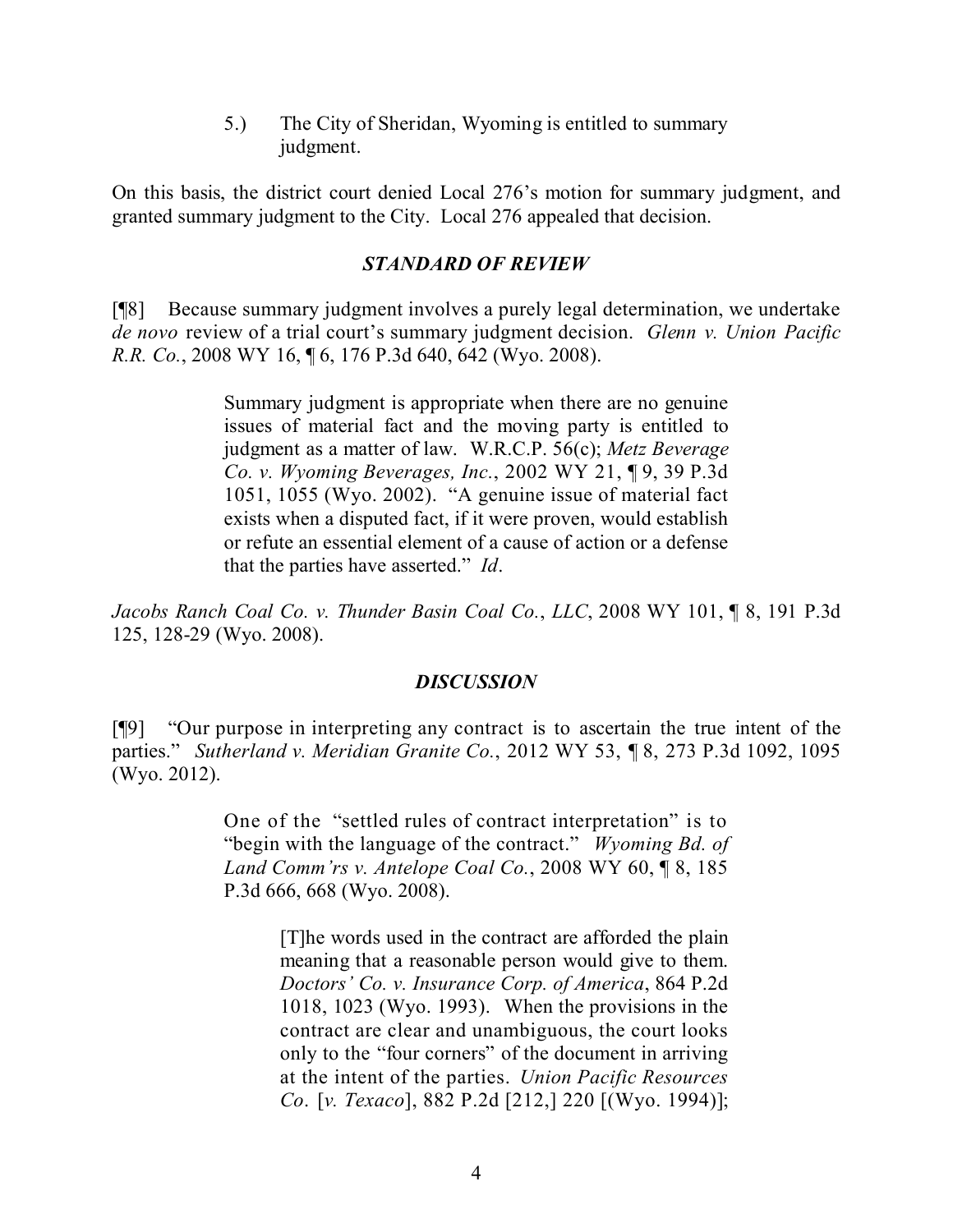*Prudential Preferred Properties* [*v. J and J Ventures*], 859 P.2d [1267,] 1271 [(Wyo. 1993)]. In the absence of any ambiguity, the contract will be enforced according to its terms because no construction is appropriate. *Sinclair Oil Corp. v. Republic Ins. Co.*, 929 P.2d 535, 539 (Wyo. 1996).

*Amoco Prod. Co. v. EM Nominee Partnership Co.*, 2 P.3d 534, 540 (Wyo. 2000).

*Hunter v. Reece*, 2011 WY 97, ¶ 17, 253 P.3d 497, 501-02 (Wyo. 2011).

[¶10] When the contract is ambiguous, however, extrinsic evidence and rules of contract construction may be used in an effort to ascertain the parties' intention. *Davison v. Wyoming Game and Fish Comm'n*, 2010 WY 121, ¶ 27, 238 P.3d 556, 565 (Wyo. 2010). "An ambiguous contract 'is an agreement which is obscure in its meaning, because of indefiniteness of expression, or because a double meaning is present.'" *State Farm Fire and Casualty Co. v. Paulson*, 756 P.2d 764, 766 (Wyo. 1988), quoting *Bulis v. Wells*, 565 P.2d 487, 490 (Wyo. 1977). Whether a contract is ambiguous is a question of law for the reviewing court. We review questions of law *de novo*. *Amoco Prod. Co.*, 2 P.3d at 540.

 $[$ [[11] The provision of the Agreement of particular significance in this case is Article X, Section A. It set forth a grade and step system that established pay grades for all positions in the fire department. Within each pay grade, it specified a range of salaries, or steps. Because of its significance, this provision is quoted here in full:

# ARTICLE X

## **WAGES**

## Section A

The following monthly scale of wages will apply on July 1, 2010.

| Grade | Step 1 |      |      |      | Step 2   Step 3   Step 4   Step 5 | Step 6   Step 7 |      |
|-------|--------|------|------|------|-----------------------------------|-----------------|------|
| 15    | 2423   | 2544 | 2671 | 2805 | 2945                              | 3093            | 3247 |
| 16    | 2544   | 2671 | 2805 | 2945 | 3093                              | 3247            | 3413 |
| 17    | 2671   | 2805 | 2945 | 3093 | 3247                              | 3413            | 3580 |
| 18    | 2805   | 2945 | 3093 | 3247 | 3413                              | 3580            | 3759 |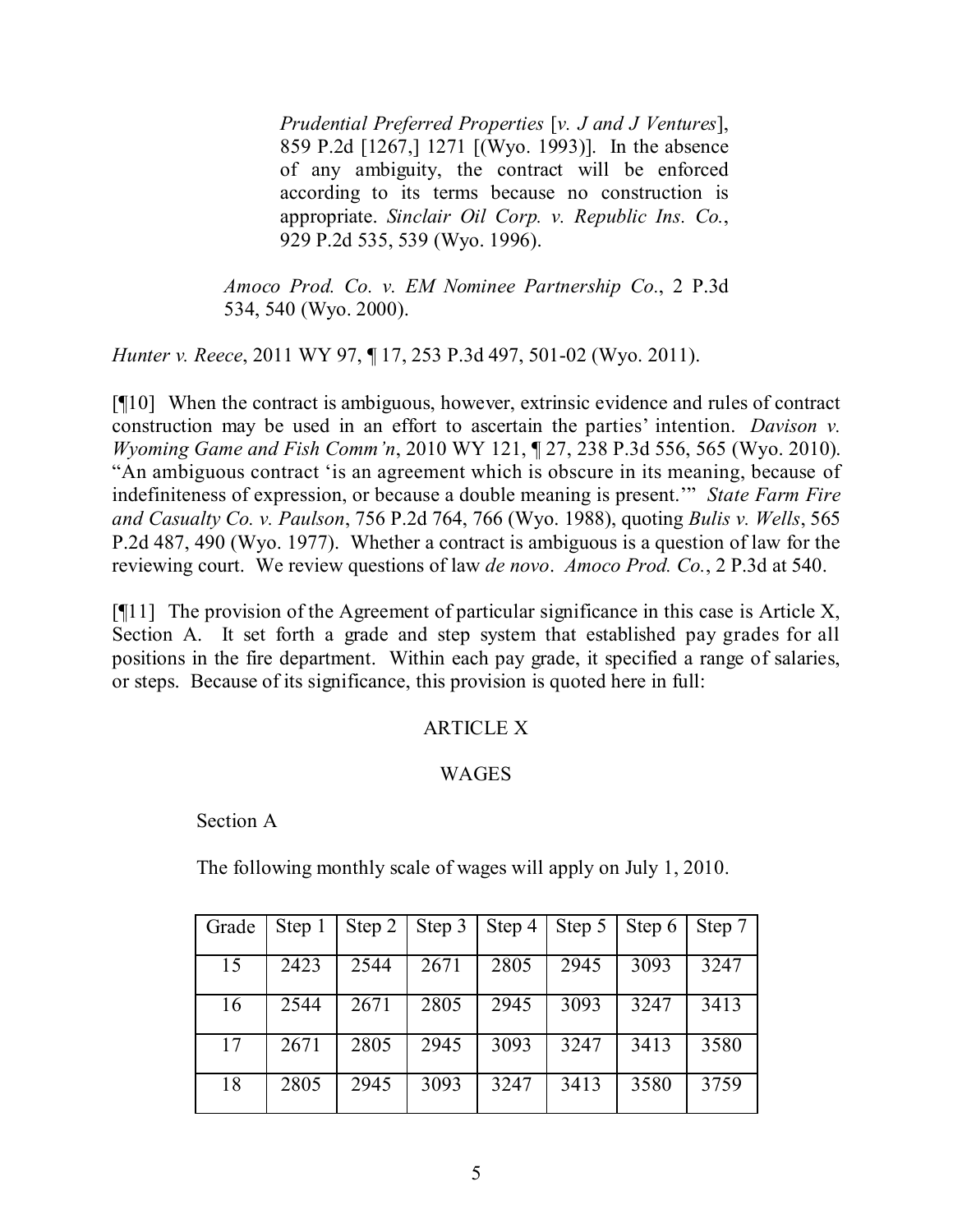| 19 | 2945 | 3093 | 3247 | 3413 | 3580 | 3759 | 3947 |
|----|------|------|------|------|------|------|------|
| 20 | 3093 | 3247 | 3413 | 3580 | 3759 | 3947 | 4144 |
| 21 | 3247 | 3413 | 3580 | 3759 | 3947 | 4144 | 4352 |
| 22 | 3413 | 3580 | 3759 | 3947 | 4144 | 4352 | 4569 |
| 23 | 3580 | 3759 | 3947 | 4144 | 4352 | 4569 | 4797 |
| 24 | 3759 | 3947 | 4144 | 4352 | 4569 | 4797 | 5037 |
| 25 | 3947 | 4144 | 4352 | 4569 | 4797 | 5037 | 5288 |

Note:

The positions covered under this contract are:

| EMT – Intermediate,        | grade 15 |
|----------------------------|----------|
| EMT – Paramedic,           | grade 17 |
| EMT – Charge Paramedic,    | grade 18 |
| Firefighter I,             | grade 19 |
| Firefighter I/EMT-I        | grade 21 |
| Firefighter I/EMT-P        | grade 22 |
| Fire fighter II,           | grade 22 |
| Fire Lieutenant            | grade 23 |
| Fire Inspector             | grade 23 |
| Captain,                   | grade 24 |
| Division Chief-Operations, | grade 25 |
| Fire Marshal,              | grade 25 |

As of February 1, 2008 the position of Division Chief-Operations will be an exempt position. As of July 1, 2010 Division Chief-Operations [TL]'s annual salary will remain: \$69,484.56 plus longevity.

When an employee reclassifies to a dual role Firefighter/ALS position or an employee is re-graded, their pay increase shall be equivalent to five percent (5%) within the new grade with no change in their anniversary date. Increases shall be effective upon the certification of the employee or utilization within the classification.

Management reserves the right to modify job descriptions as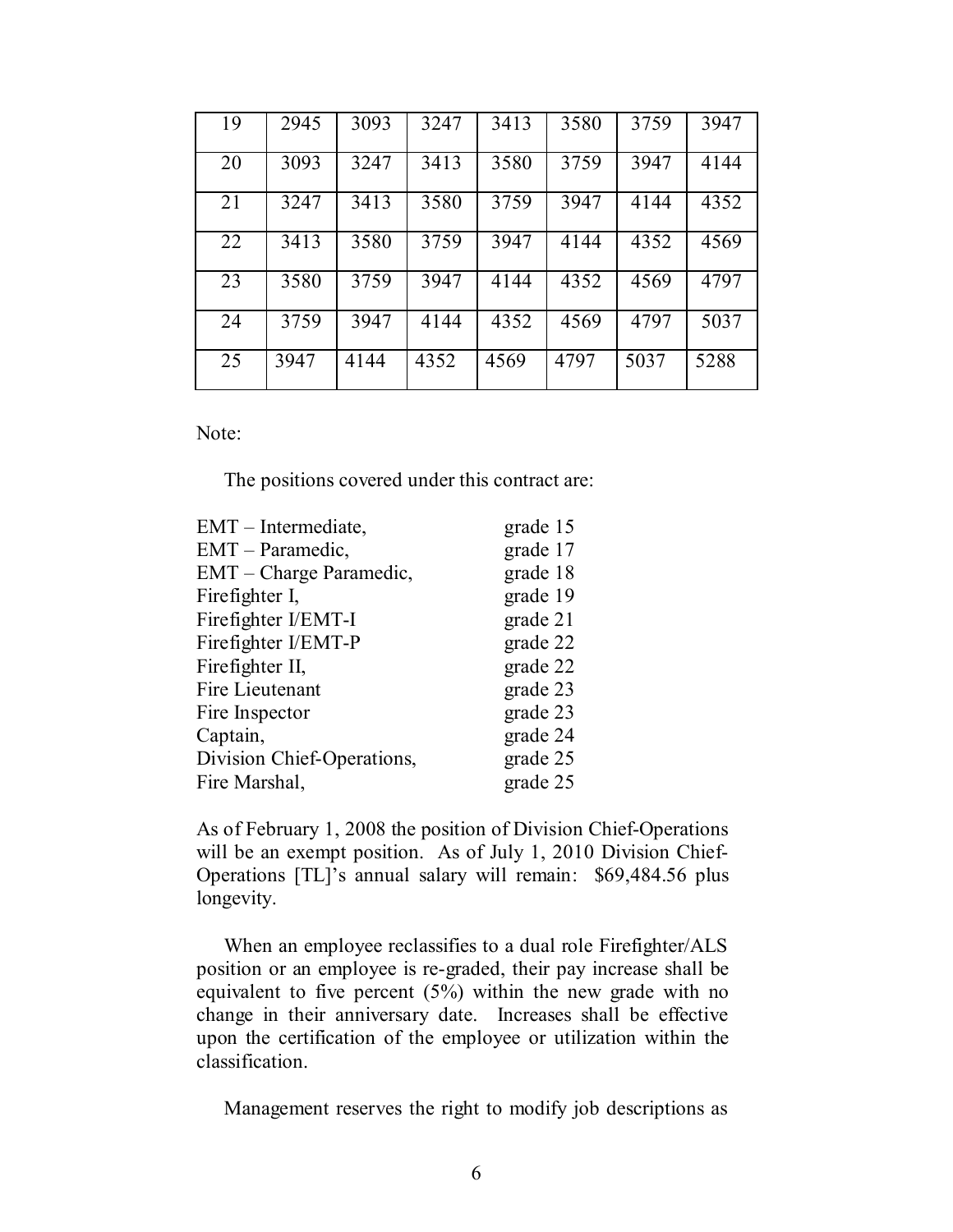it deems necessary. In the event that the duties of a job classification are substantially revised either party may request negotiations of compensation for that classification within two (2) weeks of formal notification of the revision. All applicable job descriptions are attached as reference to the end of the contract.

[¶12] This provision sets forth the pay grades and step increases in comprehensive detail, but does not explicitly provide when, whether, or under what circumstances an employee would be moved up a step. Local 276's position is that step increases are automatically given to employees who receive satisfactory evaluations. It acknowledges that there is no language in the Agreement providing that and, on this basis, asserts that the Agreement is ambiguous.

[¶13] The City's position is that it retained discretion to grant or deny step increases. It concedes that the grade and step table "does not by itself describe how a firefighter can qualify for a 'step up.'" However, it contends that there is language in the quoted provision and elsewhere in the Agreement that unambiguously establishes that the City has discretion to grant or deny step increases.

[¶14] The City first cites the provision of the Agreement requiring raises in two situations: "When an employee reclassifies to a dual role Firefighter/ALS position or an employee is re-graded, their pay increase shall be equivalent to five percent (5%) within the new grade with no change in their anniversary date." The City asserts that these were "the only mandatory pay raises as to which the City and Local 276 agreed." Because these raises were specified as mandatory, the City asserts that no other raises are mandatory. This, the City claims, establishes that it retained the discretion to grant or deny raises in all but these two circumstances.

[¶15] Local 276 agrees that the language relied on by the City establishes how pay increases will occur in two specific situations not otherwise provided for in the Agreement, but it contends that this does not indicate how a firefighter might receive a step increase. The Union points out that the Agreement does not contain any "sort of limiting phrase . . . indicating that these were the *only* ways in which a firefighter could receive a pay increase." (Emphasis in original.) Local 276 contends it is equally plausible that the City was required to give pay increases in the two specified situations, and was also required to give step increases to any firefighter who receives a satisfactory performance rating.

[¶16] The City is correct that we must consider all of the pertinent language in the Agreement.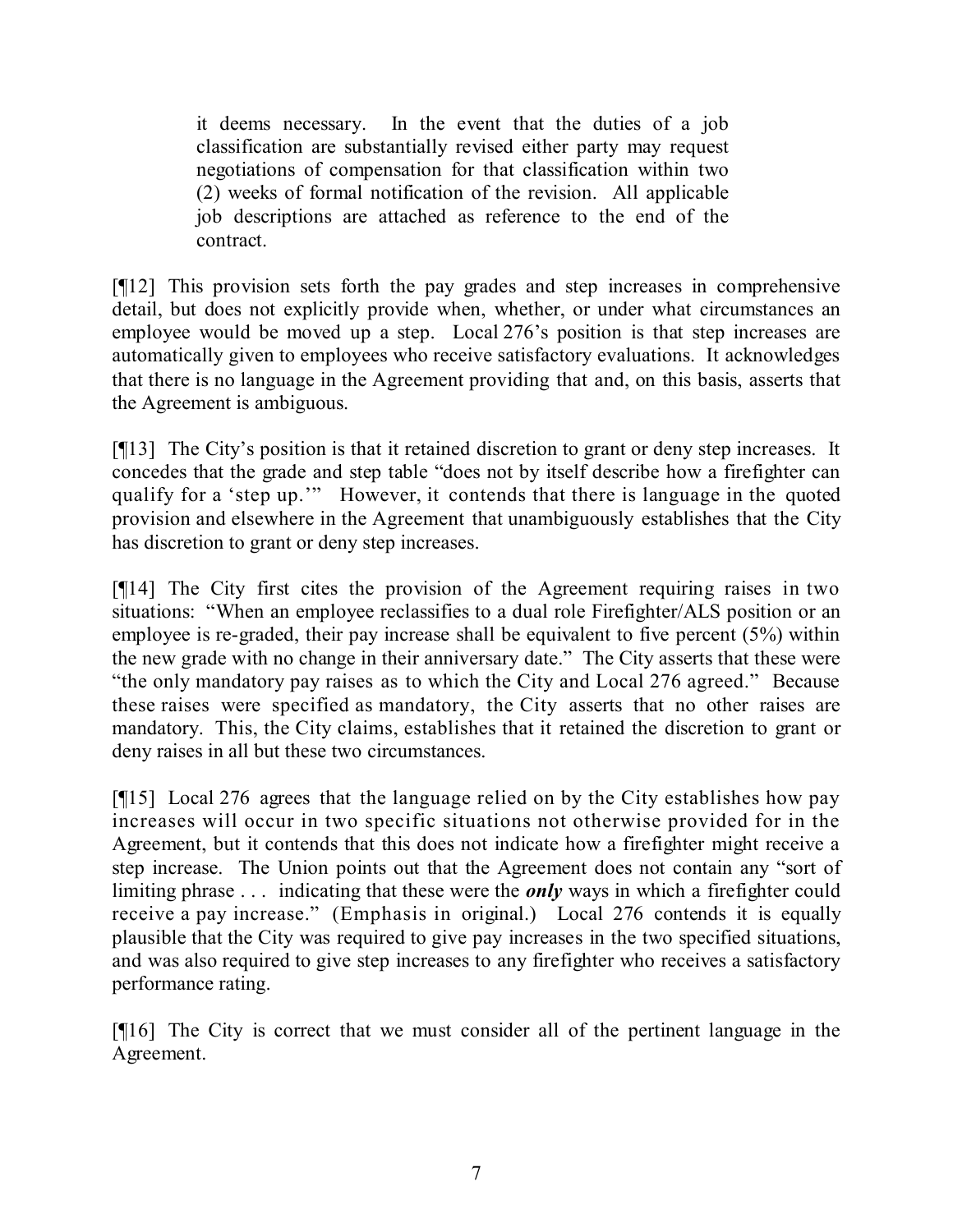Our rules of interpretation require that we interpret a contract as a whole, reading each provision in light of all the others to find their plain meaning. *Arnold v. Ommen*, 2009 WY 24, ¶ 40, 201 P.3d 1127, 1138 (Wyo. 2009); *see also Caballo Coal Co. v. Fid. Exploration & Prod. Co.*, 2004 WY 6, ¶ 11, 84 P.3d 311, 314-15 (Wyo. 2004). We presume each provision in a contract has a purpose, and we avoid interpreting a contract so as to find inconsistent provisions or so as to render any provision meaningless. *Scherer v. Laramie Reg'l Airport Bd.*, 2010 WY 105, ¶ 11, 236 P.3d 996, 1003 (Wyo. 2010).

*Claman v. Popp*, 2012 WY 92, ¶ 28, 279 P.3d 1003, 1013 (Wyo. 2012). We also agree with the City that the Agreement's listing of two situations in which pay raises are required could be read to indicate that raises in pay are not also required in other situations. But it is an indication only, and falls well short of a plain or obvious expression of the parties' intent. We agree with Local 276 that the provision relied upon by the City does not preclude other plausible interpretations. The provision relied upon by the City does not render the Agreement clear and unambiguous on the question of when, whether, and under what circumstances firefighters are to be moved up a step.

[¶17] Second, the City points out a provision of the Agreement giving the City authority to "determine the qualifications of employees." Under this provision, the City asserts that it had "the power to establish employee qualifications, such as qualifying for a step increase." Local 276's response is that the City is misusing the word "qualification." It argues that the word "qualification" refers to the suitability or eligibility of a person to obtain a particular job or position, not how a person earns a raise in pay within that position. The Union further contends that, even if the City had the authority to determine an employee's "qualifications" to receive a pay raise, it had already determined that these five firefighters were "qualified" when it gave them satisfactory performance evaluations.

[¶18] The word "qualification" is defined as "[a]ny quality, accomplishment, or ability that suits a person to a specific position or task." *American Heritage Dictionary* 1067 (1978). In the past, we have used the word "qualifications" in a manner consistent with this definition. For example, we said that Wyo. Stat. Ann. § 1-11-101 sets forth "the qualifications for service as a juror," which include being an adult, a citizen of the United States, and a resident of Wyoming. *Lake v. State*, 2013 WY 7, ¶ 18, 292 P.3d 174, 179 (Wyo. 2013). We have referred to Section 2 of Article 6 of the Wyoming Constitution as "defining the qualifications of electors," which include residency in the State and County. *Simpkin v. Rock Springs*, 33 Wyo. 166, 177, 237 P. 245, 248 (Wyo. 1925). When the word "qualifications" is considered this way, it seems plain that the Agreement gave the City authority to decide, for example, what level of education or experience a person needs to be hired as a Fire Lieutenant. It is not so obvious that the language applies to the step increases provided for in the Agreement. The City's interpretation may be plausible,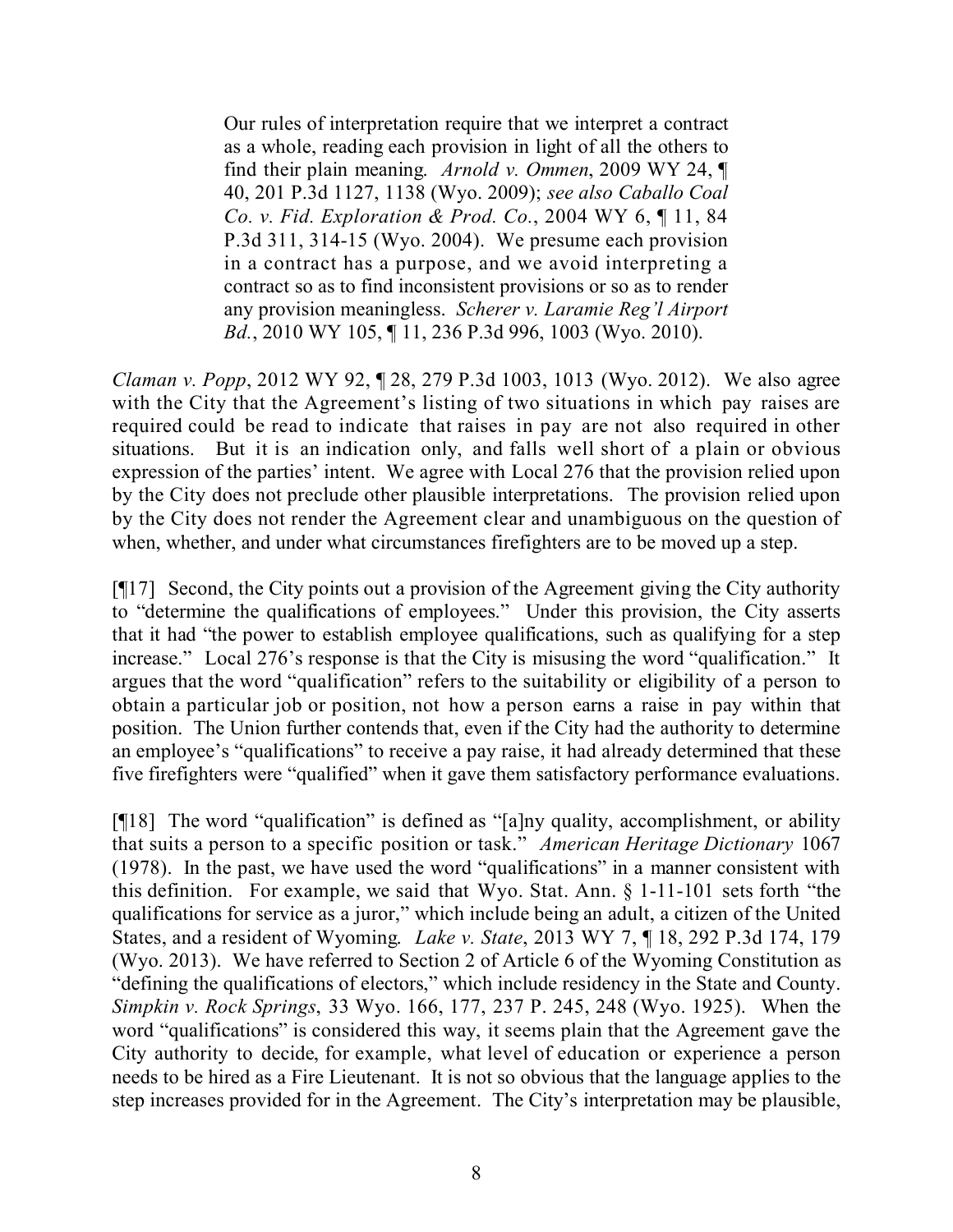but it is neither clear nor obvious based on the language of the Agreement.

[¶19] Moreover, Local 276 has proposed an equally reasonable alternative to the City's interpretation. It is possible that the City and the Union mutually agreed that firefighters who received satisfactory performance evaluations would automatically receive a step increase, but that the City retained discretion to determine whether the firefighters "qualified" for a satisfactory performance evaluation. Contrary to the City's contentions, the Agreement is susceptible to more than one plausible interpretation.

[¶20] Third, the City recites language from its Employee Handbook defining the term "merit increase" as "an increase in salary for work performed but not associated with a promotion or change in job title." The City asserts that a step increase as set forth in the Agreement fits the definition of a merit increase. The Handbook also specifies that an "employee who meets expectations or demonstrates sustained superior performance, as evidenced by a [satisfactory or better] overall rating on a current performance appraisal may be eligible for a merit [increase]." The City points out that such an employee "may be eligible for" a merit increase, but is not "entitled to" one. Further, the Handbook clearly states that the "amount of each merit raise will be based upon the availability of funding," and that "[f]unding may not permit a merit increase for all employees with a [satisfactory] rating." Thus, the City argues, the Handbook unambiguously establishes that the City retained discretion to grant or deny salary increases.

[¶21] The flaw in the City's argument, according to Local 276, is that the Employee Handbook does not necessarily apply to the firefighters covered by the Agreement. The Agreement stated that all regular full-time firefighters and medical personnel "shall conform to the City of Sheridan Personnel Policies and Procedures Manual<sup>3</sup> where consistent with the current COLLECTIVE LABOR AGREEMENT, the City's Substance Abuse Policy, Civil Service Rules and Regulations, and applicable State and Federal laws." The Union focuses on the phrase "where consistent," and argues that the portions of the Handbook relied on by the City do not apply to firefighters if they are inconsistent with the Agreement.

[¶22] Local 276's argument is persuasive. If the City and Local 276 agreed to mandatory salary raises for satisfactory employees, as the Union contends, then the provisions of the Employee Handbook giving the City sole discretion to determine pay increases would be inconsistent with the Agreement. The Handbook provisions would not apply. The City may have discretion to give or deny raises to its employees who are not covered by the Agreement, but that does not clearly or obviously indicate that the

<sup>&</sup>lt;sup>3</sup> There appears to be no dispute that the Employee Handbook is the "City of Sheridan Personnel Policies" and Procedures Manual" indicated in the Agreement.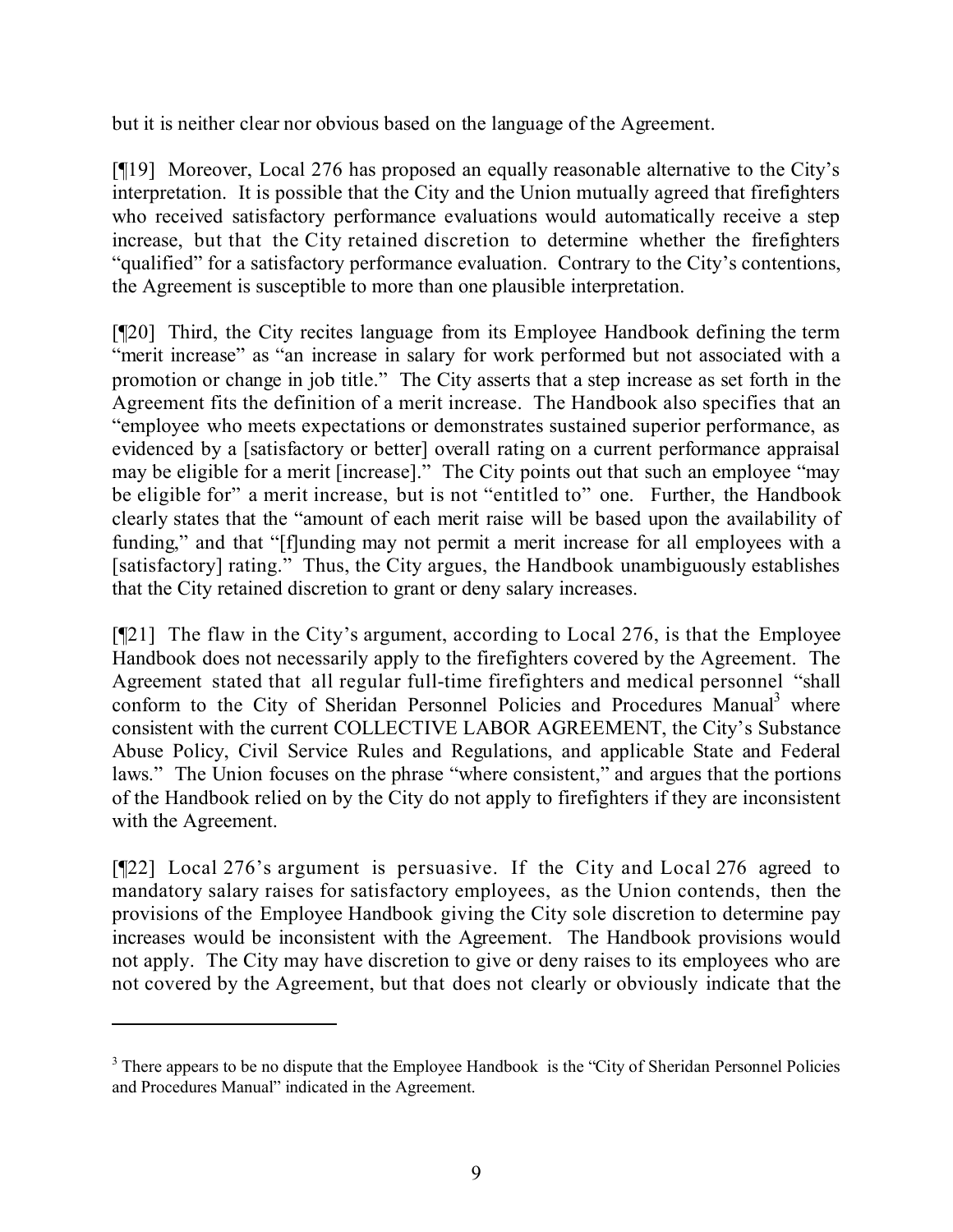City also has such discretion with regard to covered employees.

[¶23] Despite the City's arguments, the Agreement remains unclear and obscure on the question of when, whether, or under what circumstances the step increases would be given. We have said that, where a contract is "silent" on some significant point, "the terms of the contract are obviously unclear." *Madison v. Marlatt*, 619 P.2d 708, 716 (Wyo. 1980). The language is indefinite and susceptible to more than one plausible interpretation. It is ambiguous. *Davison*, ¶ 9, 238 P.3d at 560; *State Farm*, 756 P.2d at 766.

[¶24] "If the language is ambiguous, then the court may use extrinsic evidence in an effort to determine the intentions of the parties." *Davison*, ¶ 9, 238 P.3d at 560, citing *Lozier v. Blattland Investments, LLC*, 2004 WY 132, ¶ 9, 100 P.3d 380, 383-84 (Wyo. 2004).<sup>4</sup> We have recognized that "a court, when resorting to contract interpretation is free to rely upon the parties' own conduct as evidence of their intent." *Ashland Oil Co. v. Jaeger*, 650 P.2d 265, 269 (Wyo. 1982).

> This kind of evidence is often called "course of performance" evidence. Joseph M. Perillo, *Calamari and Perillo on Contracts* § 3.17, at 146 (6th ed. 2009); *see Linton v. E. C. Cates Agency, Inc.*, 2005 WY 63, ¶ 17, 113 P.3d 26, 30 (Wyo. 2005). We have said that such evidence can be especially useful because "the practical construction put upon [a contract] by the parties should have great weight in determining its proper construction." *True Oil Co. v. Sinclair Oil Corp.*, 771 P.2d 781, 792 (Wyo. 1989), citing *Rohrbaugh v. Mokler*, 26 Wyo. 514, 519, 188 P. 448, 450 (Wyo. 1920) and other cases.

*Hunter*, ¶ 24, 253 P.3d at 503. *See also J. W. Denio Milling Co. v. Malin*, 25 Wyo. 143,

<sup>&</sup>lt;sup>4</sup> Local 276 also asserts that collective bargaining agreements are not ordinary contracts, and are not subject to "principles of ordinary contract law." *Bowen v. United States Postal Service*, 459 U.S. 212, 224, 103 S.Ct. 588, 596, 74 L.Ed.2d 402 (1983). In particular, Local 276 asserts that when interpreting such an agreement, "it is necessary to consider the scope of other related collective bargaining agreements, as well as the practice, usage and custom pertaining to all such agreements." *Macomb County v. Police Officers Ass'n of Michigan*, 2011 Mich. App. LEXIS 1596, \*17 (2011). The City counters that past practices are to be considered only where the collective bargaining agreement includes a past practices clause "that evidences the mutual intent of the parties to establish these benefits as enforceable past practices." *Rhode Island Court Reporters Alliance v. State*, 591 A.2d 376, 378 (R.I. 1991). It is unnecessary to resolve this issue in this case because we are considering past practices under the principle of ordinary contract interpretation that extrinsic evidence may be used to interpret an ambiguous contract.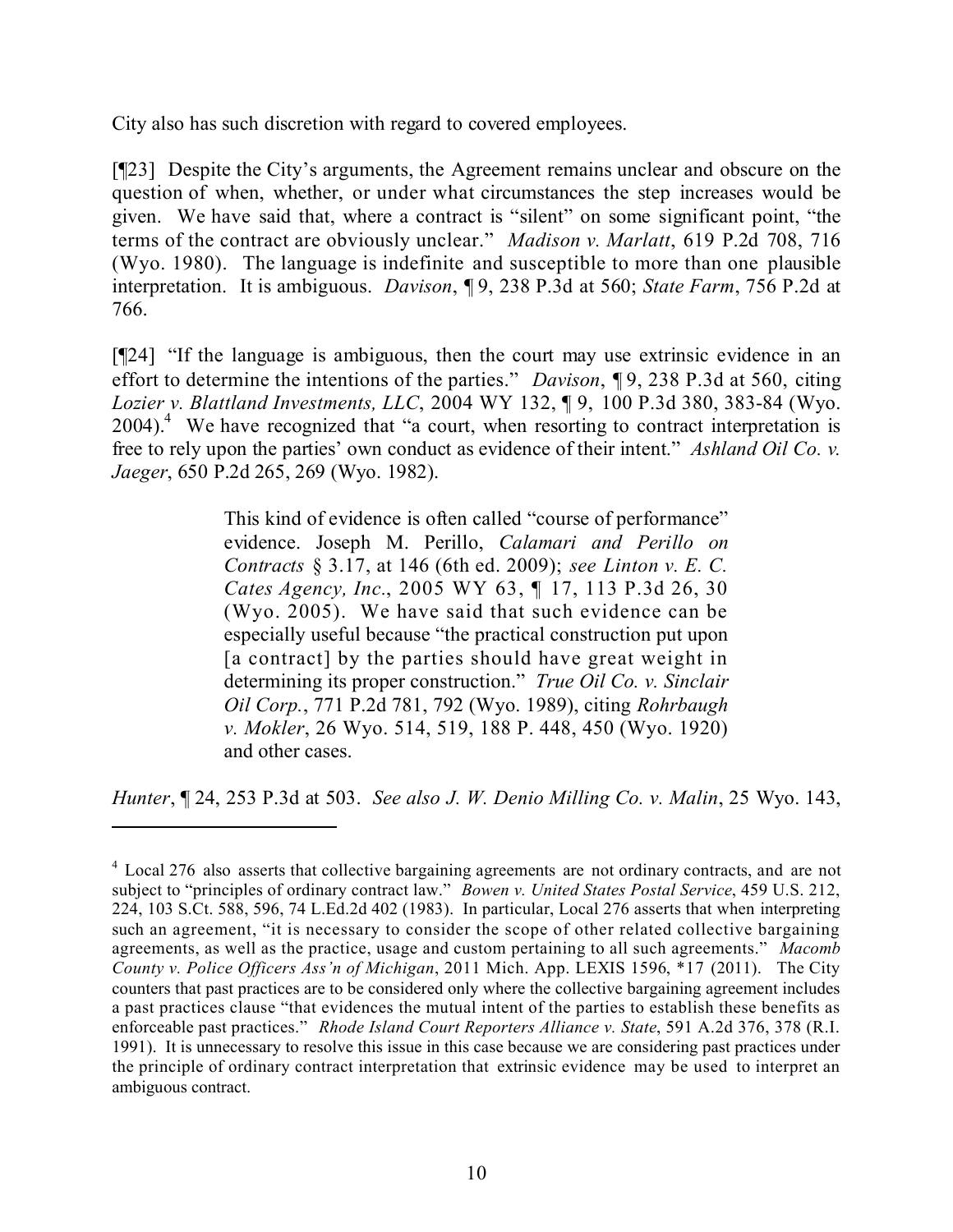155, 165 P. 1113, 1115 (Wyo. 1917) ("Parties are far less liable to have been mistaken as to the meaning of their contract during the period while harmonious and practical construction reflects that intention, than they are when subsequent differences have impelled them to resort to law.").

[¶25] The Union offered evidence of the parties' prior conduct under previous collective bargaining agreements. In past years when the City wanted to freeze firefighters' salary increases, it negotiated with Local 276 to place a provision in the collective bargaining agreement expressly agreeing that no step increases would be given. The 1987-1988 collective bargaining agreement contained this provision:

> LOCAL 276 agrees to freeze longevity and step increases at the level that is in effect on June 30, 1987; furthermore, LOCAL 276 agrees that 24-hour personnel shall be furloughed 132 hours/man and 8 hour personnel shall be furloughed 96 hours/man per 1987-1988 fiscal year.

> The LOCAL and the CITY both agree that this section is only for the fiscal year 1987-1988 or in the event that the Resolution freezing wages and allowing for furloughs, which was passed on June 15, 1987, is rescinded by the CITY.

The 1988-1989 collective bargaining agreement included the same provision with different dates. In other years, however, the agreements included the pay grade and step table and contract language that are functionally equivalent to the provisions of the Agreement now under review. 5

[¶26] As Union President George Neeson stated in his affidavit, to his knowledge "this step and grade system (along with the 5% differential between each step) has been in place since the 1980's." He stated that, except the two years in which a pay freeze was explicitly negotiated, firefighters "who had not reached the top step and who received a satisfactory performance evaluation were moved to and paid at the next higher step." Step increases were not given only in the two years when the agreements included explicit language agreeing to "freeze longevity and step increases." Local 276 presents this as evidence that, absent specific language agreeing otherwise, the consistent practice has been that firefighters who had satisfactory performance ratings were automatically given step increases.

 $5$  By "functionally equivalent" we mean to say that the language is nearly identical to the Agreement provision quoted above, and the pay grade and step table is the same except that the listed salaries have increased over the years.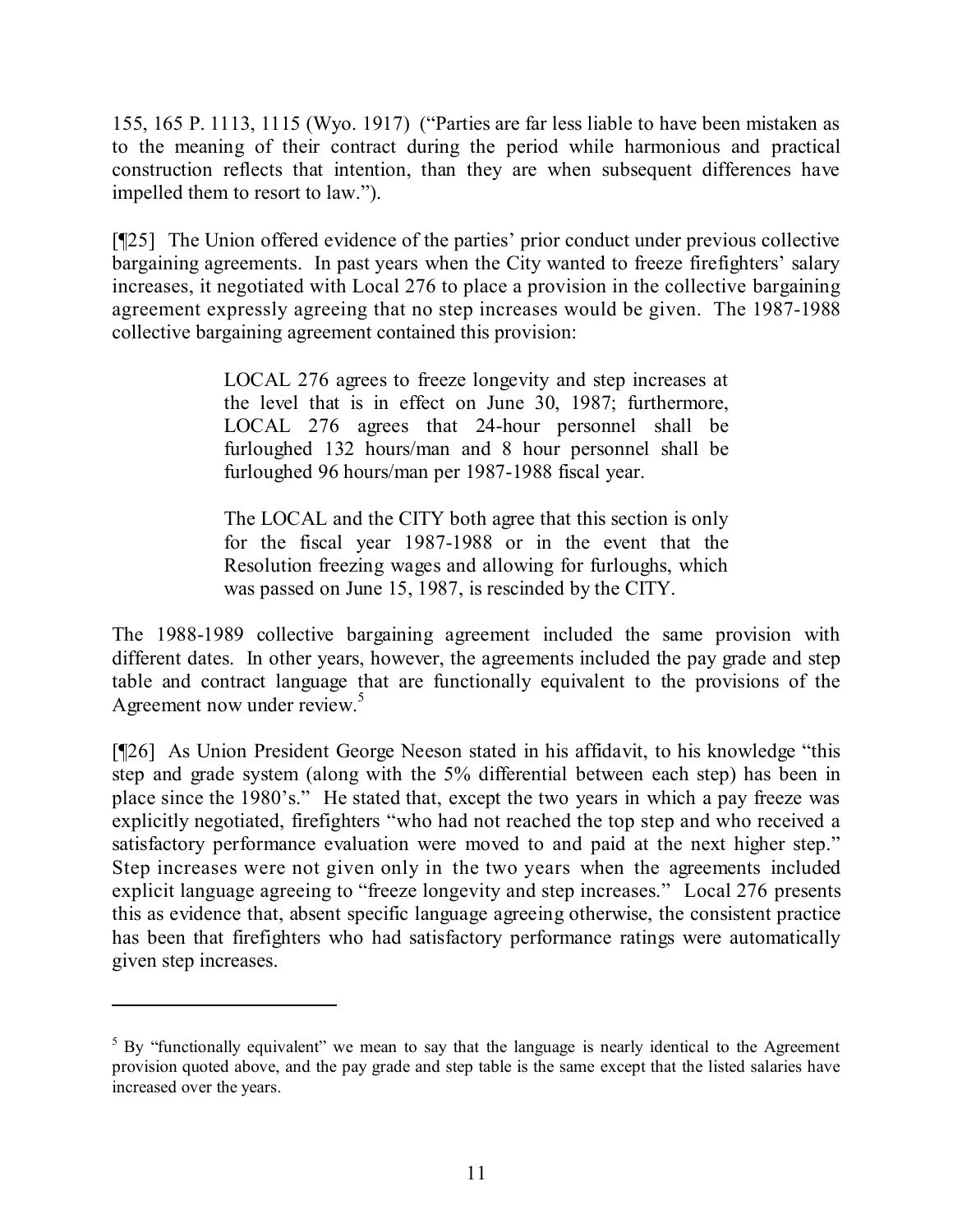[¶27] Local 276 also presented evidence showing that, for fiscal year 2006-2007, the Union and the City failed to agree to the terms of a new collective bargaining agreement, and the disagreement was arbitrated. One of the issues presented to the arbitrators was the pay scale for firefighters. Local 276 proposed an increase in all step levels. The City proposed that firefighters would be "eligible" for merit salary increases, but the increases would only be given "based on council approved funding." In sworn testimony before the arbitration panel, Sheridan's Mayor David Kinskey explained how the City's proposal differed from past collective bargaining agreements. Under the City's proposal, step increases would be "subject to city council funding," and there would be no "guarantee" of merit salary increases. Mayor Kinskey indicated that this was different from previous collective bargaining agreements under which "if you receive a satisfactory, if you are not stepped out, you get a 5 percent increase." The arbitrators rejected the City's proposal and left the Union's preferred pay grade and step table in effect.

[¶28] Other City officials testifying before the arbitration panel confirmed Mayor Kinskey's description of their past practices. Human Resources Director Heather Doke explained, "If they [firefighters] received a satisfactory performance rating and they were not stepped out, they received that 5 percent." She was asked, "[U]nder the current firefighter basis system, a satisfactory evaluation results in a 5 percent step increase, correct?" Her answer was, "Yes." When asked, "And is that automatic?" she responded, "If they get a satisfactory on their performance appraisal, they move up a step. That's where it comes in. It's not automatic, but they have to get a satisfactory on the performance appraisal to get that." Fire Chief Patrick Reitz was asked, "So to get the 5 percent annual increase, all that's required is a satisfactory rating on that performance appraisal?" He agreed, "That is correct."

[¶29] It is undisputed that the five firefighters represented by the Union were eligible for step increases. Local 276 presented evidence of past practices indicating that the Agreement should be interpreted to require step increases for all eligible firefighters. The burden then shifted to the City "to establish through 'specific facts' that a material question of fact remains." *Sierra Club v. Wyoming Dep't of Envtl. Quality*, 2011 WY 42, ¶ 25, 251 P.3d 310, 317 (Wyo. 2011), quoting *Cornelius v. Powder River Energy Corp.*, 2007 WY 30, ¶ 10, 152 P.3d 387, 390 (Wyo. 2007). We have combed the record, and found that the City offered no evidence refuting that of Local 276. Local 276 sufficiently demonstrated that there are no genuine issues of material fact, and that it is entitled to judgment as a matter of law. Summary judgment should not have been granted in favor of the City, but instead should have been granted in favor of Local 276.

[¶30] Two additional issues require consideration. First, the City points out that it is required by statute to adopt a municipal budget for each fiscal year, and must appropriate "an amount of money necessary to defray all expenses and liabilities." Wyo. Stat. Ann. § 15-2-201(a) (LexisNexis 2011). After the budget is passed, no City officer or employee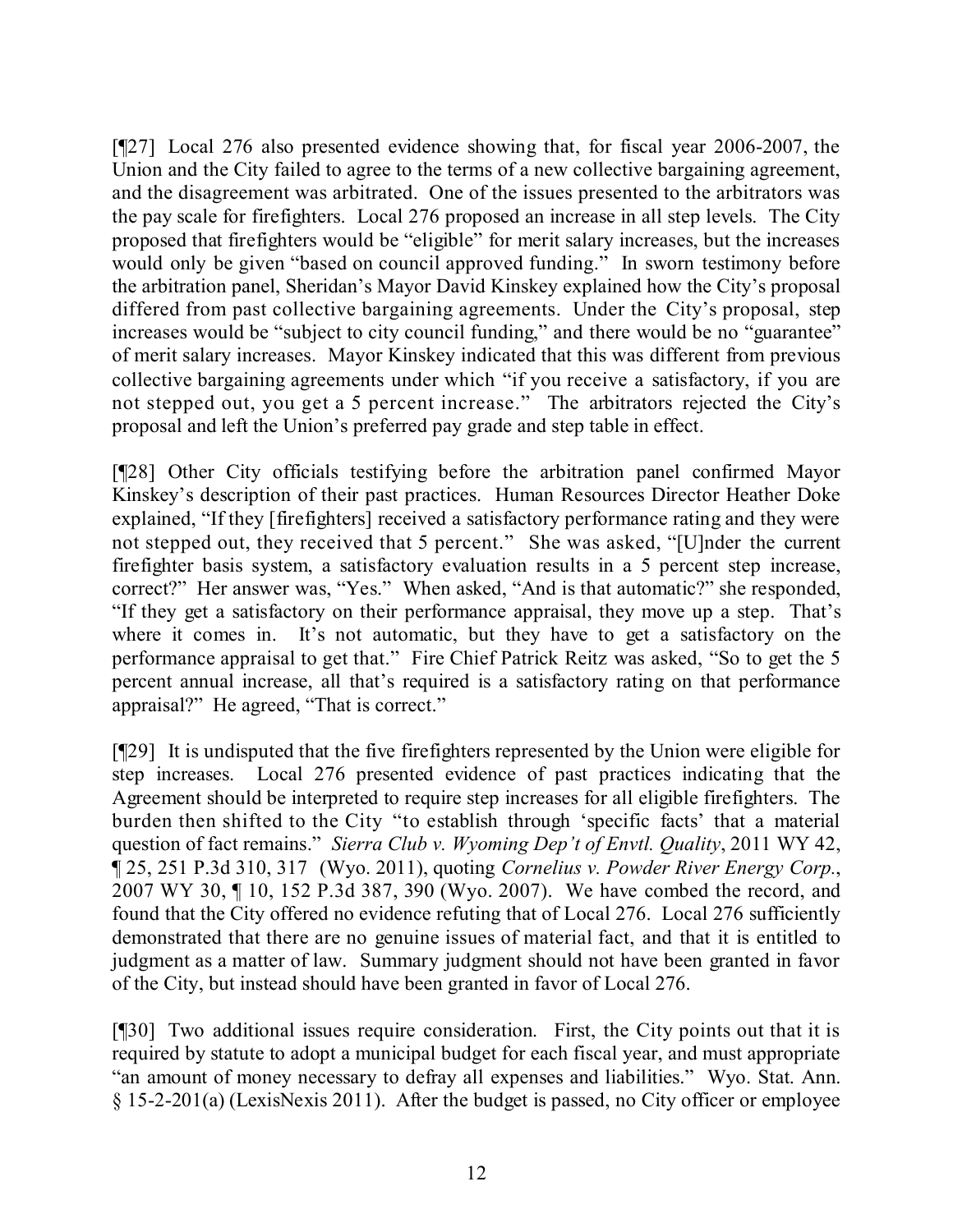may make any expenditure in excess of the total appropriations. Wyo. Stat Ann. § 16-4- 108. The City did not appropriate funds to pay salary increases to firefighters for the fiscal year 2010-2011. It argues that the "Court cannot add a material term to the [Agreement] by implication, for doing so would violate the statutory scheme for municipal budgets."

[¶31] The City's argument misses the mark because we are not adding an implied term to the Agreement. We are applying principles of ordinary contract interpretation to ascertain the meaning of an ambiguous contract. There is no merit in the City's suggestion that it can avoid a contractual obligation by refusing to appropriate funds to pay that obligation.

[¶32] Second, the City contends that a city council is prohibited from binding any future city council to a contract or agreement extending beyond the term of the contracting authority. *Mariano*, 737 P.2d at 331-32. It claims that we cannot consider past practices or interpretations so as to impose a perpetual term requiring the City to raise firefighter salaries in the future. This argument also lacks merit. We are interpreting a contract that explicitly "remain[ed] in effect from 12:01 a.m. July 1, 2010 until June 30, 2011 at 12:00 midnight," and our decision applies only to that fiscal year. It does not bind any future city council or extend the Agreement beyond its limited one-year term. The City was free to negotiate new terms with Local 276 for fiscal years 2011-2012 and 2012-2013, and it remains free to negotiate a new collective bargaining agreement in future years. We agree with the district court on this point and "reject<sup>[]</sup> the City's argument under the *Mariano* Doctrine."

## *CONCLUSION*

[¶33] The collective bargaining agreement between the City and Local 276 for the fiscal year 2010-2011 was ambiguous about whether step increases in salary were mandatory or left to the City's discretion. We therefore considered extrinsic evidence in an effort to interpret the Agreement and discern the parties' intent. In support of its summary judgment motion, Local 276 presented evidence of the parties' past conduct, which was consistent with the Union's interpretation that the Agreement required the City to give step increases to all eligible firefighters. The City offered no evidence to the contrary, and so raised no genuine issues of material fact. "[E]ven where extrinsic evidence is admissible to establish the intent of the parties, a summary judgment may be appropriate when the evidence fails to raise an issue of fact requiring resolution at trial." *Madison*, 619 P.2d at 716. When there are no genuine issues of material fact and one party has shown it is entitled to judgment in its favor, this Court has the authority to order that summary judgment be entered in favor of that party. *See*, *e*.*g*., *Baker v. Ayres and Baker Pole and Post, Inc.*, 2005 WY 97, ¶ 33, 117 P.3d 1234, 1244 (Wyo. 2005).

[¶34] We reverse the district court's grant of summary judgment in favor of the City,